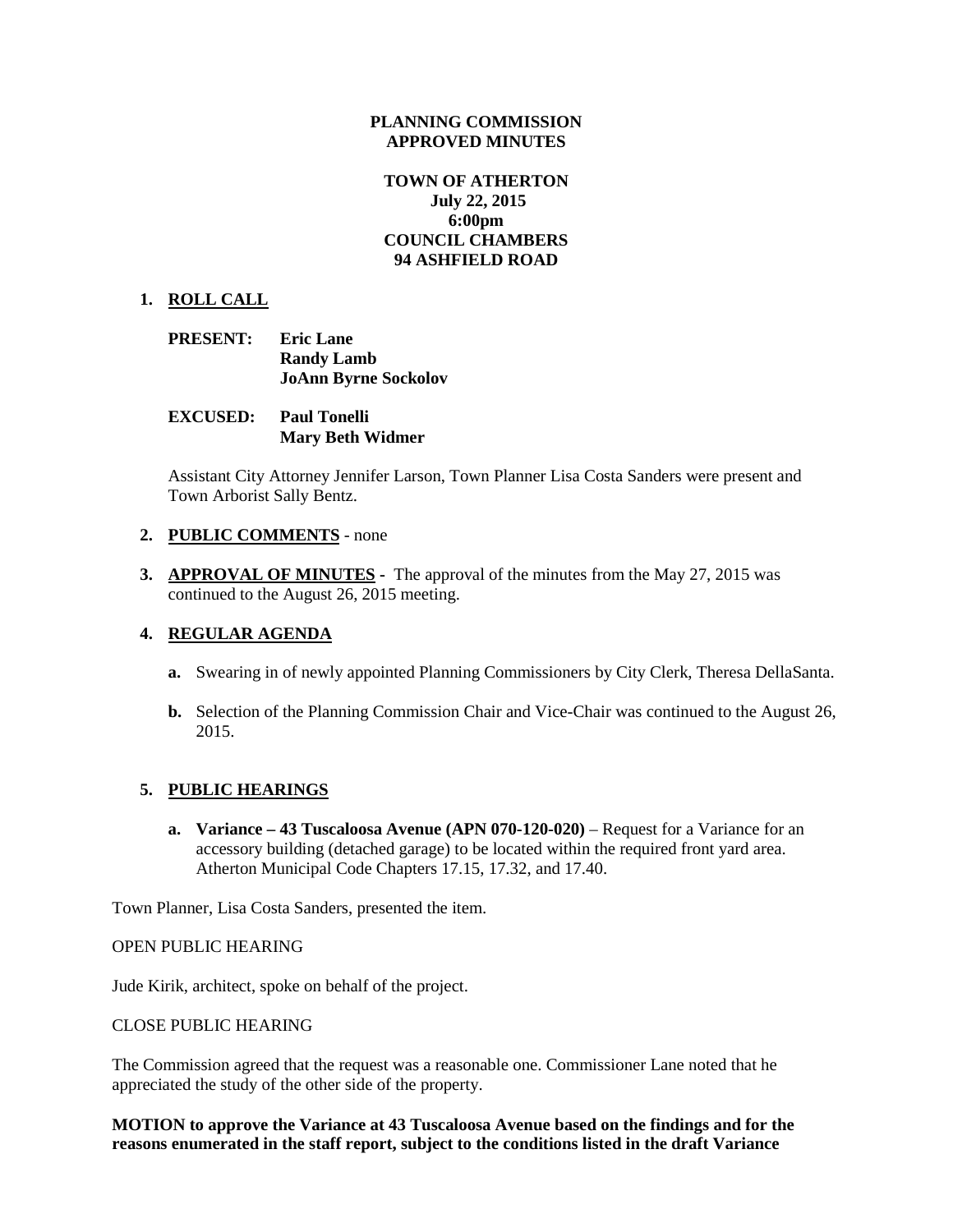**Certificate to allow a 779 square foot, detached garage be constructed closer than is allowed to a front property line.**

**M/S Sockolov/Lamb Ayes: 3 Noes: 0 Excused: 2 (Widmer, Tonelli)**

Commissioner Lane advised of the 10-day appeal period.

*Findings:*

- *1. There are special circumstances applicable to the property, including size, shape, topography, location or surroundings, where the strict application of the Zoning Title deprives such property of privileges enjoyed by other property owners in the vicinity and under identical land use zoning district classification.*
- *2. Granting the Variance does not constitute a grant of special privileges inconsistent with the limitations upon other properties in the vicinity and zone in which such property is situated.*
- *3. Granting the Variance will not adversely affect the interest of the public or the interest of the residents and property owners in the vicinity of the premise in question.*
- *4. The granting of the Variance is consistent with the objectives of the General Plan and the Zoning Code.*
	- **b. Heritage Tree Removal Permit – 119 Atherton Avenue (APN 070-211-140)**  Request for a Heritage Tree Removal Permit to remove one pine tree. Municipal Code Section 8.10.

Town Planner, Lisa Costa Sanders, presented the item.

#### OPEN PUBLIC HEARING

Bill Segale, landscape contractor, spoke on behalf of the project. Additionally, the project landscape architect gave an overview of the landscape plan and the reasoning for choosing a redwood tree over an oak.

Commissioner Sockolov asked for clarification about how the subject tree is impacting the redwood. The landscape architect noted that the trees are two close together and the redwood needs space.

Commissioner Lamb received an overview of the growth potential of the proposed replacement trees.

#### CLOSE PUBLIC HEARING

Lisa Costa Sanders noted that the pine may be added to the list of trees that can be removed by right.

Commissioner Sockolov expressed concern about the inconsistencies between the Town Arborist, Bill Segale, and the landscape architect.

Town Arborist Sally Bentz remarked that the tree is not dead or dying. Sally Bentz noted that they are all in agreement that the tree is not the best specimen; the tree is not the best looking for the streetscape; and the pine is not thriving.

Commissioner Sockolov noted that she is supportive of the removal because of the impending decision to remove pine trees from the heritage tree list.

Commissioner Lane is supportive of the removal but feels it is a stretch and is not supportive of the application.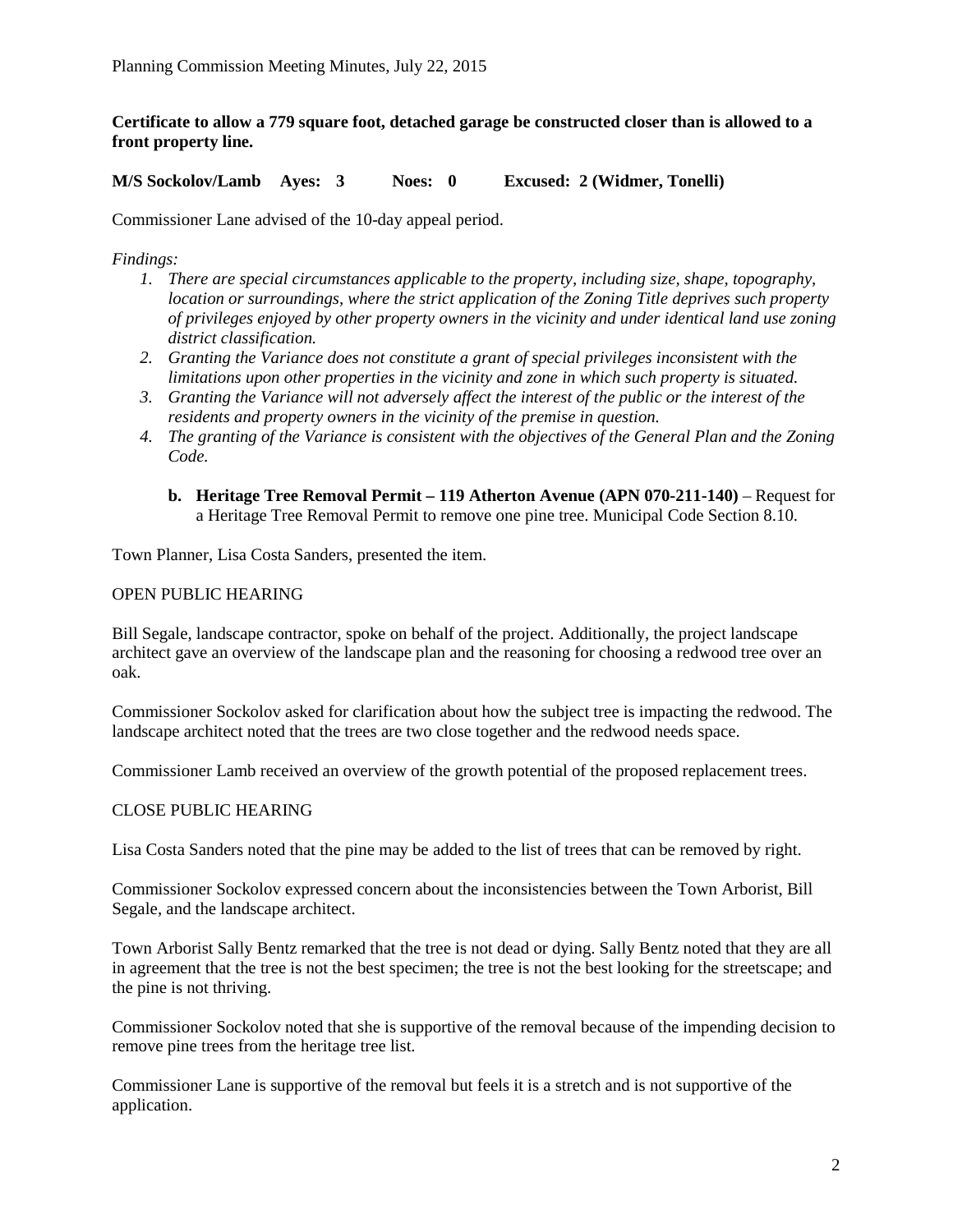**MOTION to find that the proposed removal of one heritage tree at 119 Atherton Avenue in Atherton would not be contrary to the purpose and intent of the General Plan, for the reasons outlined in the staff report, and that the Commission approve the tree removal with the conditions state in the Draft Heritage Tree Removal Certificate.**

**M/S Lamb/Sockolov Ayes: 3 Noes: 0 Excused: 2 (Widmer, Tonelli)**

Commissioner Lane advised of the 10-day appeal period.

# *Findings:*

- *1. The removal of the tree would not be contrary to the purpose and intent of the Atherton General Plan.*
	- **c. Special Structures Permit – 260 Oak Grove Avenue (APN061-232-140)**  Request for a Special Structures Permit to allow a basement under an accessory building. Atherton Municipal Code Section 17.15, 17.32, 17.40 and 17.44.

Town Planner, Lisa Costa Sanders, presented the item.

## OPEN PUBLIC HEARING

Judith Mattingly, architect, spoke on behalf of the project.

# CLOSE PUBLIC HEARING

**MOTION to approve the Special Structures Permit at 260 Oak Grove Avenue based on the findings and for the reasons enumerated in the staff report, subject to the conditions listed in the draft Special Structures Permit Certificate to allow a 1621.5 square foot, detached accessory building to contain a basement with a lightwell facing a side property line.**

**M/S Sockolov/Lamb Ayes: 3 Noes: 0 Excused: 2 (Widmer, Tonelli)**

Commissioner Lane advised of the 10-day appeal period.

## *Findings:*

- *1. The proposed basement will not impact heritage trees and the proposed basement lightwells are located on the interior side of the yard.*
- *2. The proposed basement will not negatively impact neighboring properties with respect to privacy and view.*
- *3. The proposed basement complies with other development standards, restrictions, or limitations for the proposed building or structure, such as height and landscaping screening.*
- *4. The granting of the special structures permit is consistent with the objectives of the General Plan and this title.*

# **6. NEW BUSINESS**

## **Consider the request to amend the Atherton Municipal Code Section 6.04.250 relating to the keeping of fowl.**

Town Planner, Lisa Costa Sanders, introduced the item and gave background on the request.

The Commission discussed the implications of a change to the municipal code and whether the discussion should be limited to fowl.